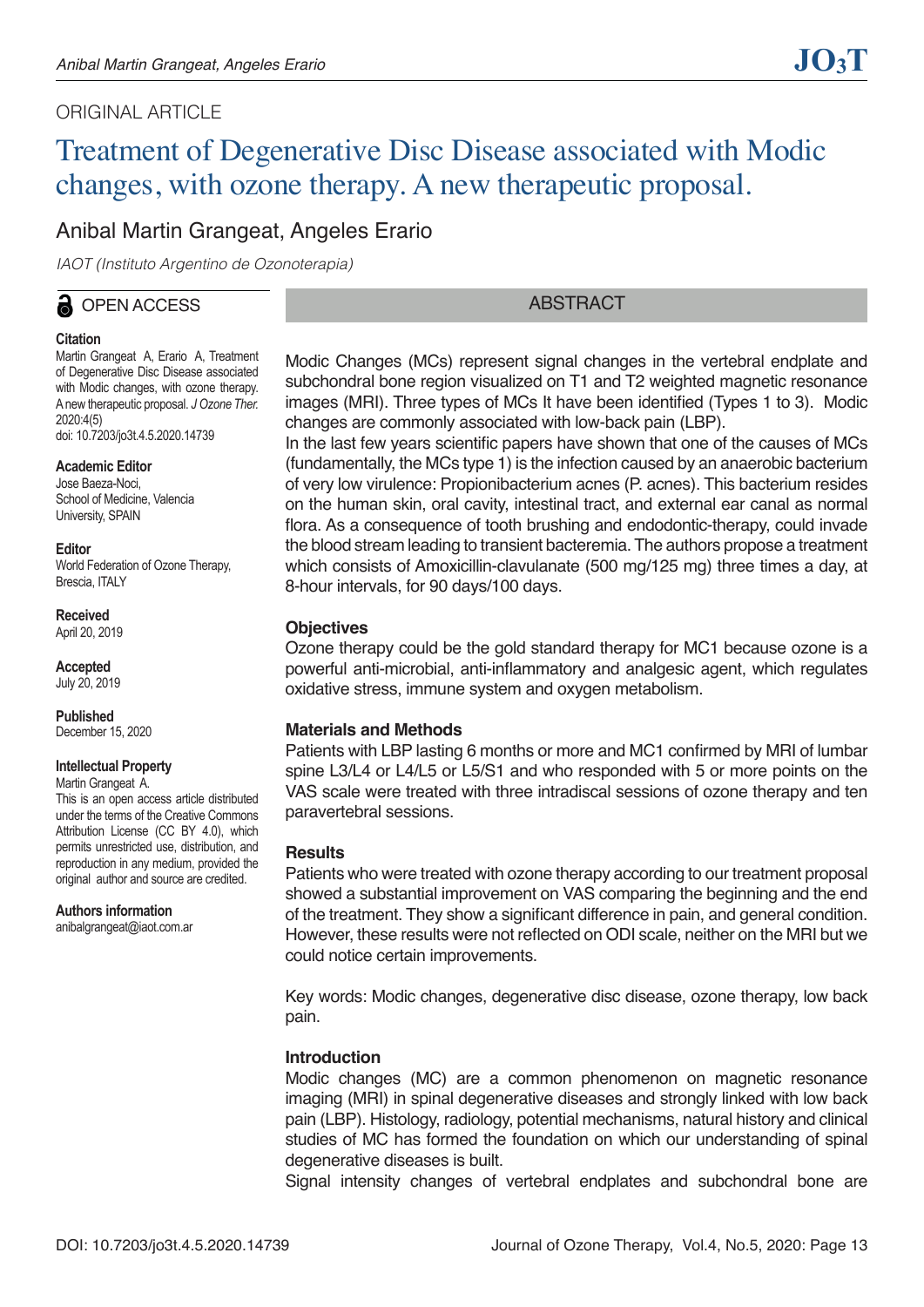often observed in magnetic resonance imaging (MRI) in the patients with spinal degenerative diseases. In 1988, Modic et al. summarized these changes and classified them into three types, and then modic changes (MC), as a medical term, were used in the studies on spinal degenerative diseases. **(1)**

MC are bone marrow and endplate lesions visible on MRI. Type I changes demonstrate decreased signal intensity on T1-weighted images and increased signal intensity on T2-weighted images. Histopathologic sections of disks with type I changes show disruption and fissuring of the endplate and vascularized fibrous tissues within the adjacent marrow, prolonging T1 and T2. Type II changes are represented by increased signal intensity on T1-weighted images and isointense or slightly hyperintense signal on T2-weighted images. Disks with type II changes also show evidence of endplate disruption, with lipid marrow replacement in the adjacent vertebral body. Type III changes are represented by a decreased signal intensity on both T1-and T2-weighted images and correlate with extensive bone sclerosis on plain radiographs. The lack of signal in the type III change reflects the relative absence of marrow in areas of advanced sclerosis **(2-3)**.

Modic changes (bone edema) in vertebrae are observed in 6 % of the general population and in 35–40 % of people with low back pain. These changes are strongly associated with low back pain. A recent systematic review showed that the prevalence for any type of MC in patients with chronic non-specific low back pain (CLBP) was 46 % as opposed to 6 % in the general population. **(4)**

In 2001 something "changes" because Stirling et al hypothesized that the inflammation seen around the nerve root in patients with sciatica could be caused by microbial infection. In this work published in The Lancet they used a serological test to diagnose deep-seated infections caused by low virulent grampositive microorganisms. 43 of 140 (31%) patients with sciatica tested positive. Intervertebral disc material from a further 36 patients with severe sciatica who had undergone microdiscectomy was cultured for the presence of microorganisms. 19 of these patients (53%) had positive cultures after long-term incubation. Propionibacterium acnes was isolated from 16 of the 19 (84%) positive samples. Low virulent microorganisms, in particular P. acnes, might be causing a chronic low-grade infection in the lower intervertebral discs of patients with severe sciatica. P. acnes is an anaerobic, gram-positive and rod-shaped bacterium. Resides on the human skin, oral cavity, intestinal tract, and external ear canal as normal flora **(5)** these microorganisms could have gained access to the spinal disc after previous minor trauma. In this preliminary study they have detected raised concentrations of a specific serum antibody to a glycerophospholipid (lipid S), an exocellular bacterial cell wall component. So, they postulated that patients with sciatica have a breach in the mechanical integrity of a spinal disc, possibly from minor trauma, which allows access by low virulent microorganisms, stimulating a chronic inflammatory response with accompanying symptoms. They thought that previous epidural injections could be a further source of microorganisms. However, 53% from whom bacteria were isolated had not had a pre-operative epidural injection, and 41% of the tissue culture negative patients had. These findings suggest that epidural injections were not the source of the microorganisms. The results also suggest that P. acnes, might be associated with chronic low-grade infection in the lower intervertebral discs of patients with severe sciatica. The long generation time of Propionibacterium makes these microorganisms ideal candidates for chronic infection. P acnes produces many exocellular virulence factors (including lipase, proteinase, hyaluronidase, neuramidase, and phospholipase C), which may contribute to its pathogenicity. These microorganisms may cause prosthetic hip infections, but also might be associated with the inflammation seen in sciatica, and may possibly even be a primary cause of this disorder. **(6)**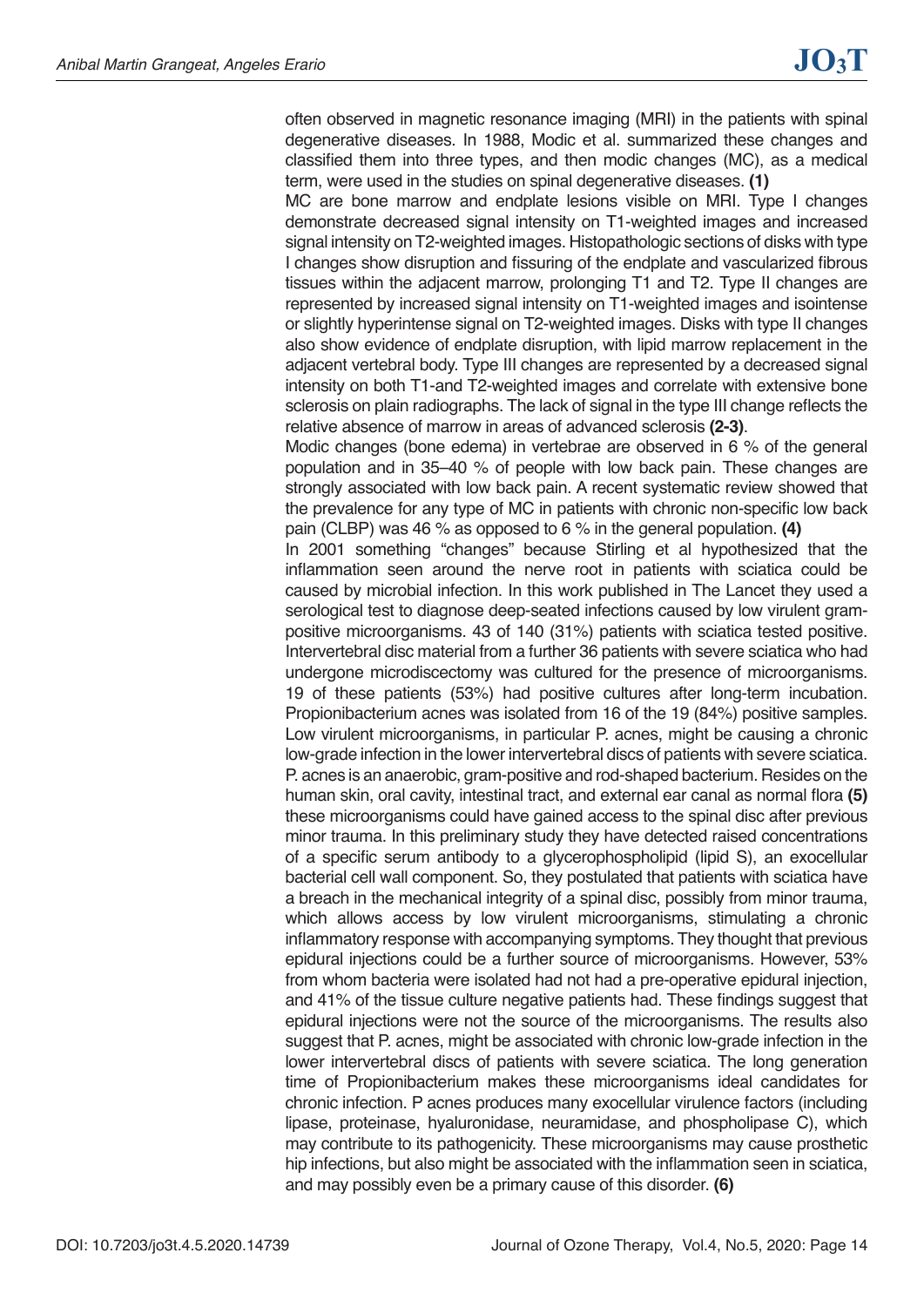But is necessary point that since the initial description of Modic type 1 vertebral endplate changes there has been ongoing debate regarding their cause. Different studies have attributed Modic type 1 vertebral endplate changes to traumatic injury to the vertebral endplate **(7)**, localized action of proinflammatory mediators **(7, 8)**, and low-grade bacterial infection **(6–9)**. So, Modic changes type 1 are secondary to injury, inflammation, or infection? **(10)**.

The possible theories on the pathogenesis of Modic Type 1 vertebral endplate changes are well hypothesized in a Crockett´s et all. **(10)** work. They described the three possible mechanism and how they are connected between them. The mechanical stress model shows that increased shear forces acting on the vertebral endplate lead to endplate microtrauma, with the resultant marrow edema correlating with the Modic type 1 vertebral endplate changes seen on MRI. In the inflammatory model elevated levels of proinflammatory mediators, such as IL-6, TNFα, and prostaglandin E2 in disk tissue are described. Crockett proposed the internal disk disruption hypothesis which is, that repeated trauma to intervertebral disks causes release of inflammatory mediators within the nucleus pulposus that then diffuse through the vertebral endplates into the adjacent marrow instigating the inflammatory process **(8)**. And finally, the infection model, in which it was suggested that disk disruption allows passage of low-virulence anaerobic bacteria into the disk. These bacteria thrive in the anaerobic environment, resulting in a lowgrade bacterial discitis with the Modic type 1 vertebral endplate changes visible on MRI representing the associated reactive marrow edema. Furthermore, one study showed the presence of low-virulence anaerobic bacteria in a far higher proportion of patients with Modic changes type 1 than in those with disk herniation alone **(4)**, and another study showed that treatment of patients with Modic changes type 1 and low back pain with a long course of antibiotics was significantly more effective than placebo in all outcome measures **(9)**.

However, subsequent systematic reviews found that, although evidence was limited, the link between disk infection and degeneration is possible and there was moderate evidence suggesting that bacteria were both associated with and a causative agent of Modic type 1 changes **(10, 11, 12)**. Crocket propose that the three processes are in fact closely linked. Several processes may instigate a chain of events leading to the MRI findings of Modic changes type 1. Mechanical disruption of the vertebral disk and endplate due to minor subclinical trauma appears to be the initial unifying step in the process. This results in an inflammatory response characterized by edema within the endplates and adjacent marrow that may be amplified by exposure of the marrow to substances originating from the intervertebral disk. Proinflammatory material from the disk nucleus may diffuse into the adjacent marrow leading to a cascade of inflammatory mediators, further edema, and neovascularization. In addition, the disrupted endplate and increased vascular permeability in the inflamed tissue may allow diffusion of low-virulence bacteria, present in the bloodstream of certain patients, into the disk. The anaerobic environment within the disk is an ideal environment for these bacteria and further propagates the peridiscal marrow inflammation. These processes are linked and are not mutually exclusive **(10)**.

In a case-control study of animal model of Modic changes (MCs) on rabbits, Zhi Shan et all, evaluated the feasibility of inducing of MCs by injection of Propionibacterium acne (P. acnes) into the lumbar intervertebral discs of rabbits. Their results showed that in-vivo P. acnes infection of the disc can induce degeneration of the disc and an inflammatory response in the endplate region, presenting as MCs type I and II time dependently **(13)**. They observed bone mineral density loss and trabecular bone quality reduction in the endplate regions by micro-CT, which is consistent with the bone resorption, probably the result of catabolic activation induced by P. acnes.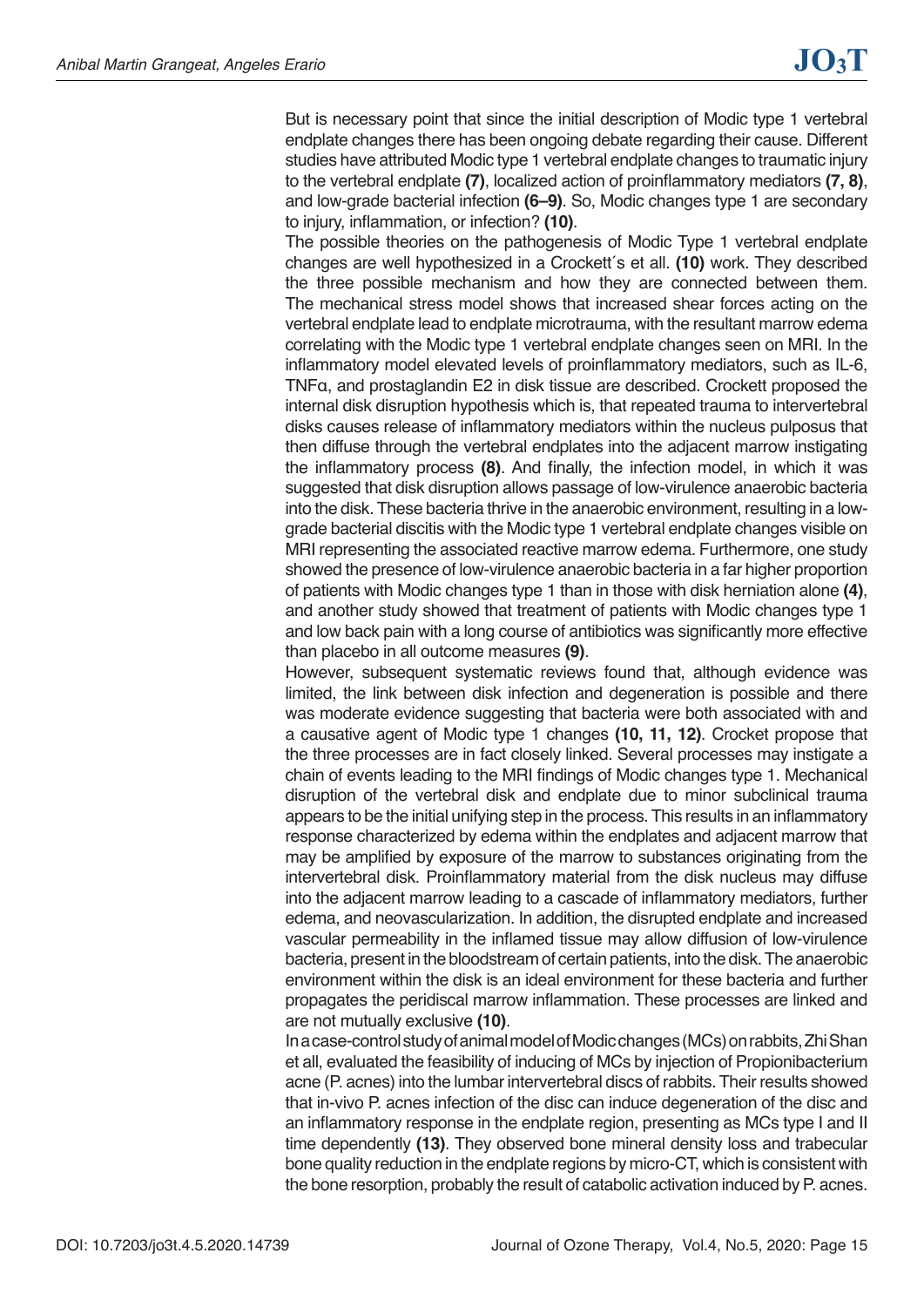The bone resorption could be the result of both osteoclast system activation and the propionic acid generated directly by P. acnes. The altered loading situation, together with the degenerating discs, can activate osteoclastic progress resulting in bone degenerative changes in the endplate. As a major metabolite of P. acnes, propionic acid could also be responsible for the osteolysis **(13)**.

Albert et all. **(14)** have proposed antibiotic treatment in patients with chronic low back pain and Modic type 1 changes (bone edema). They recruited patients whose only known illness was chronic LBP of greater than 6 months duration occurring after a previous disc herniation and who also had bone edema demonstrated as Modic type 1 changes in the vertebrae adjacent to the previous herniation. These patients were randomized to either 100 days of antibiotic treatment with amoxicillin-clavulanate or placebo and were blindly evaluated at baseline, end of treatment and at 1-year follow-up. The antibiotic group improved highly statistically significantly on all outcome measures and improvement continued from 100 days follow-up until 1-year follow-up. The antibiotic protocol in this study was significantly more effective for this group of patients than placebo in all the outcomes.

We think that 100 days with antibiotics, could have a lot of secondary effects, and we know after 16 years of experience with ozone therapy that this therapeutic has anti-inflammatory and analgesic properties, a powerful anti-microbial effect. It´s an immuno-modulator and oxidative stress modulator **(15, 16, 17)**.

With all of this in mind we propose ozone therapy to treat Modic Changes in degenerative disc disease.

#### **Objectives**

Evaluate the administration of intradiscal injections of ozone therapy to "kill" the P. acnes and treat the inflammation around the endplate. We propose 3 intradiscal (because we always did two) and patients with Modic had more resistance to the treatment and minor response.

#### **Materials and Methods**

#### **Inclusion criteria**

Men or non-pregnant women with LBP (6 months duration) and Modic changes Type1 confirmed by NMR of lumbar spine L3/L4 or L4/L5 or L5/S1. Patients who mark pain greater than or equal to 4 in the Visual Analogue Scale (VAS) and/ or deconditioning due to pain greater than 40% in the ODI scale (The Oswestry Disability Index). Age: between 18 and 75 years. Weight: greater than 45 Kg. Cardiac, liver, respiratory and renal functions must be compensated. Both conservative and surgically treated patients were included. All the patients fulfilled these criteria were posted a letter describing the project as well as a questionnaire containing pain drawings.

#### **Exclusion criteria**

Current pregnancy or lactation, any kidney or liver disease, or active neoplasm. Viral, bacterial or fungal active systemic infection at the time of admission.

#### **Admission**

Between February 2016 and august 2018 we recruited 170 patients. 50 had Modic Changes type1 and get into this work. 21 were women and 29 men. Ages were between 24 and 73 years old. They manifested 4 or more pain on VAS and 40% (or more) in ODI. Informed consent was taken from all the paticipants and they were examined physically and clinically at admission.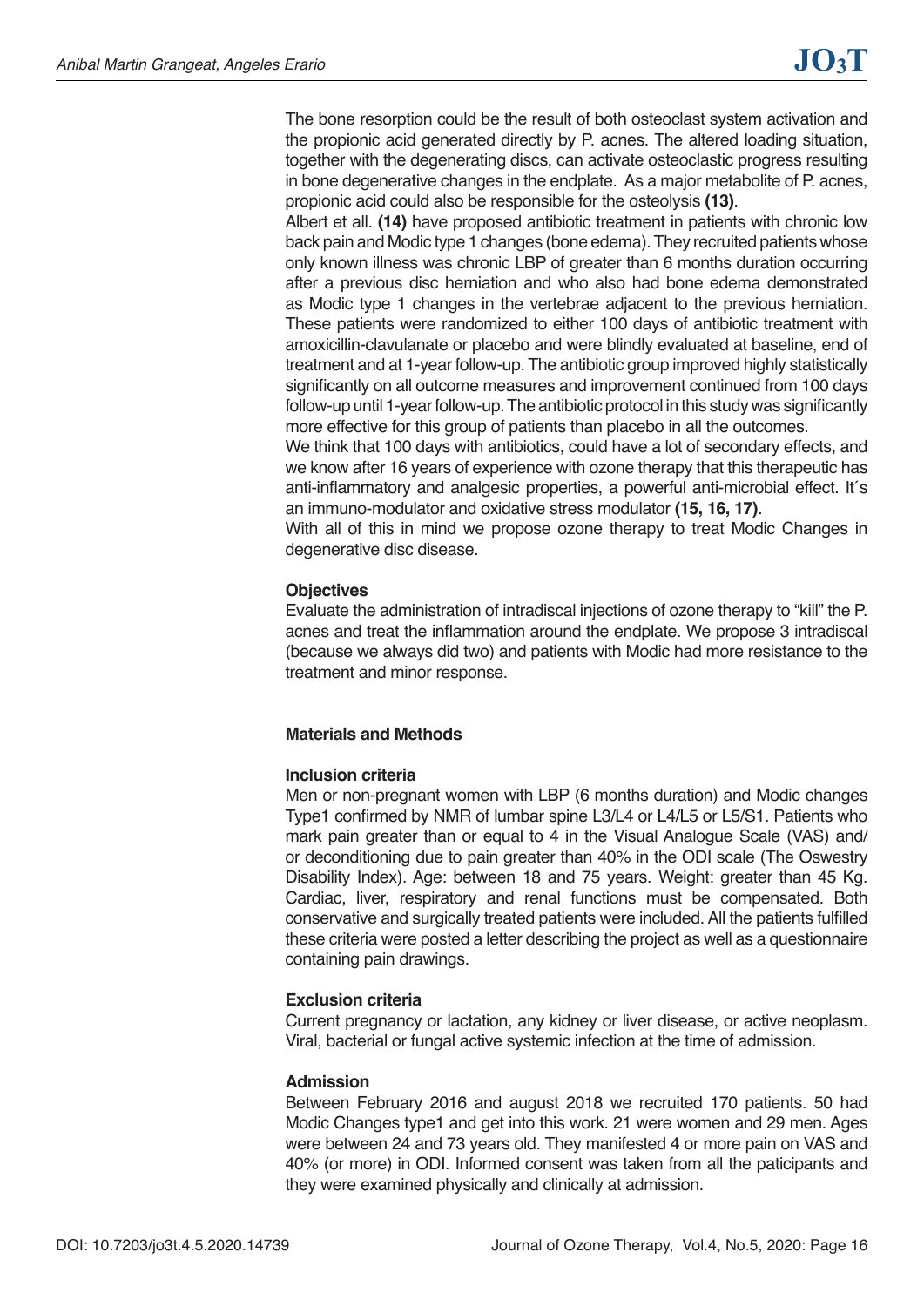They registered their pain on the VAS before starting the treatment, and they completed the ODI scale in its version validated for Argentina. The patients performed these same questionnaires at the end of the treatment.

#### **Registry**

The records of the VAS and ODI scales; the photos of the MRI and all the clinical data were stored in a database, by a medical professional blind to the intervention.

#### **Treatment**

We used an Ozomed® portable (Kastber Praxisbedarf GMBH-Medizintechnik). All the patients received 10 sessions of O2-O3 ambulatory twice a week. These applications consisted of injections in the paravertebral muscles corresponding to the affected metamers. We injected 10 ml at a concentration of 10 μg/ml in each metamer. Also, we did three intradiscal applications in an operating room at "La Sagrada Familia" clinic, under fluoroscopic control and with neuroleptoanesthesia (propofol, fentanyl), in which 60 ml of the O2O3 mixture was applied at a concentration of 43 μg/ml.

All patients underwent a control MRI, six months after the end of treatment.

#### **Results**

The treatment was considered successful when the difference between the VAS at the beginning of the treatment and the VAS at the end of the treatment was greater than or equal to 4 points. 43 patients obtained 4 or more points of difference at the end of the treatment and that´s means 86% success (graphic 1). The initial VAS average was 7.76 and the final VAS average was 1.9. The devest was 1.61 and 1.51 respectively. We don´t have enough patients at all and our data has dispersion. However, the difference between the initial VAS average and the final VAS average is significant (graphic 2). We didn´t get such good results with ODI scale. Only 50% get better in ODI scale of which 15% went from intense to moderate, 15% from intense to minimum, 10% from incapacity to minimum, 10 % from moderate to minimum. 50 % didn´t change ODI scale (graphic 3). The MRI images didn´t show significant difference between the beginning and the end of the treatment. However, it could be notice certain decrease in edema around the endplate (with Modic changes) and better definition at the edges of this endplates on control MRI after six months of the treatment.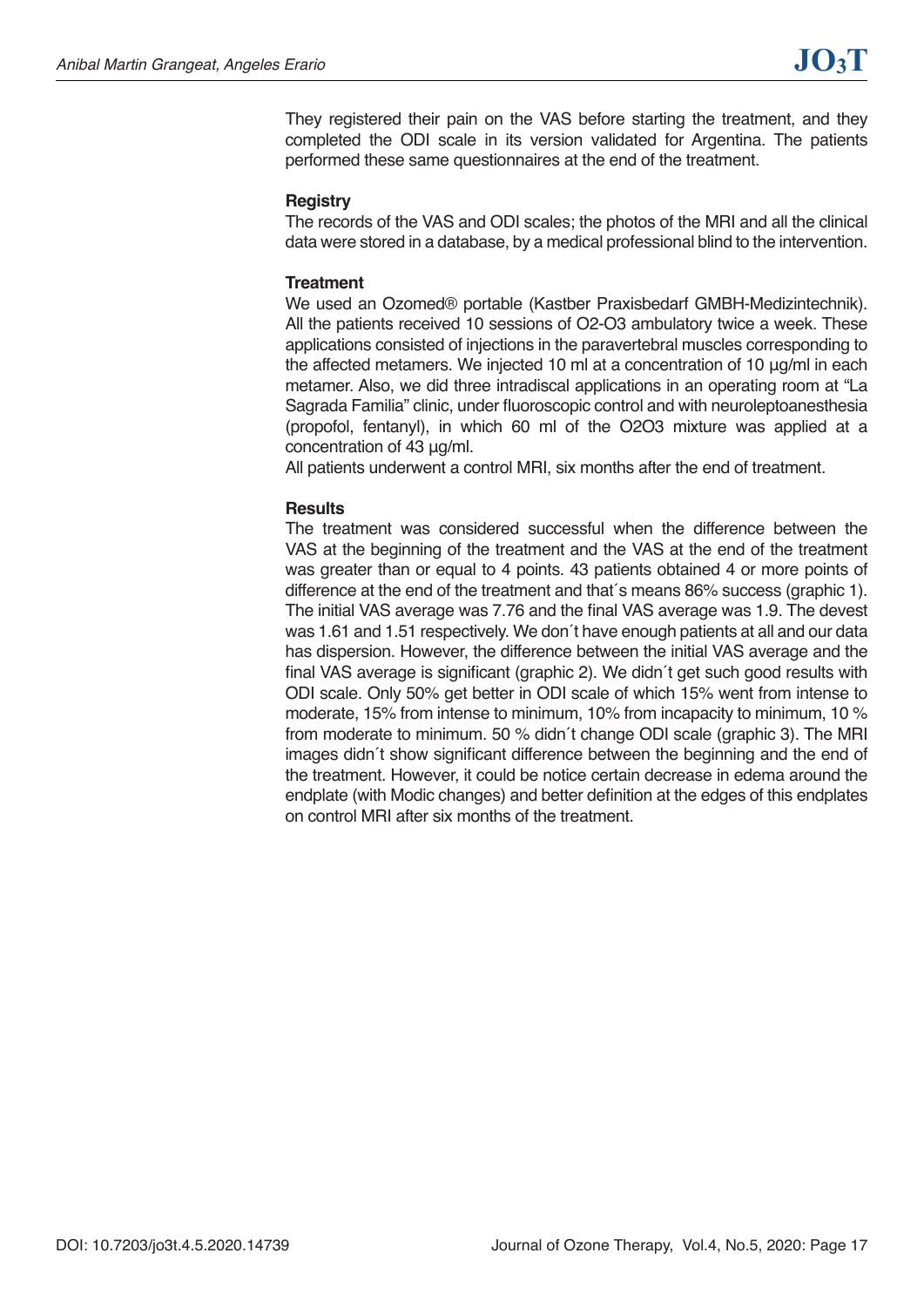#### Graphic 1









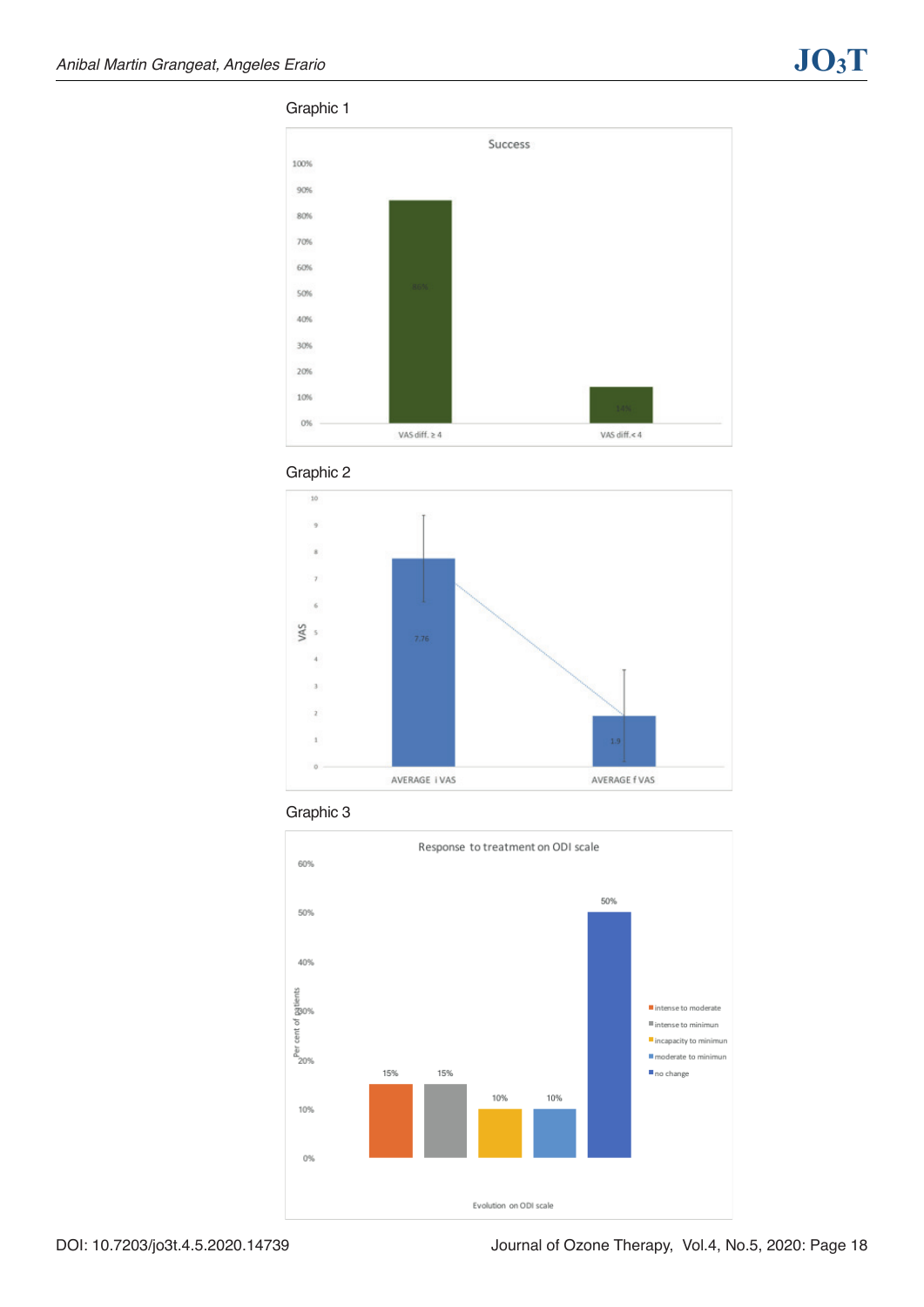#### **Discussion**

Low back pain has been associated with degeneration of the intervertebral disc and by inference linked to aging, excessive manual labor and more recently to genetic factors. It is estimated that as much as 84% of the population suffers from low back pain at some point in their lifetime (18), while 10% are chronically disabled. The socio-economic cost of the condition is enormous, estimated to be \$85 billion in 2008; in the UK, in terms of lost productivity, disability benefits total more than £12 billion. As such, lower back pain is one of the most prevalent musculoskeletal conditions affecting Western society and a huge drain on medical resources worldwide. A widely recognized contributor to back pain is degeneration of the intervertebral disc. (18-20),

The intervertebral disc (IVD) is composed of the nucleus pulposus (NP) centrally, the annulus fibrosus (AF) peripherally, and the cartelaginous endplates cranially and caudally at the junction to the vertebral bodies. Within the NP, an abundance of proteoglycans allows for absorption of water. This property of the NP is essential for the IVD's handling of axial loads. In the healthy disc, the most common type of collagen within the NP is type II collagen. The AF surrounds the NP and consists primarily of type I collagen.

Although many conditions lead to chronic low back pain, degenerative disc disease (DDD) is among the most common diagnoses. Because correlations among clinical symptoms, radiological signs of disc degeneration, and treatment outcomes are not satisfactory, the selection of treatment options is difficult and the options employed often yield less than satisfactory results. Clearly, a more detailed understanding of the causes and development of DDD is needed so patients can be stratified for tailored or personalized treatments where possible (21).

Disc degeneration refers to the structural and functional failure of the disc as a result of aberrant, pathological cellular and extra cellular matrix changes. Disc degeneration may be caused by genetic predisposition, injury, aging, and environmental factors such as smoking, or any combination thereof. It is not exclusive to the older population, can be present in a younger person due to injury or faulty. Chronic activation of NF-κB has been linked to tissue aging and many age-related degenerative diseases, including musculoskeletal disorders such as muscular dystrophy, osteoarthritis, and osteoporosis. NF-κB is also implicated age-associated intervertebral disc degeneration.

In disc tissue, NF-κB activity was shown to correlate with accumulated oxidative stress and increase with age and degeneration. Several studies focus on the role of NF-κB in mediating degenerative and inflammatory disc disease. Increased NF-κB activity is found in degenerative discs and these discs have higher levels of pro-inflammatory cytokines that are considered typical NF-κB target genes, TNF-α, IL-1β, IL-6 and IL-8. Furthermore, Mitogen-Activated Protein Kinases (MAPKs) are a family of signal transduction pathways, allowing the cells to respond to multiple extracellular inputs, such as hormones, growth factors, inflammatory cytokines, and environmental stresses such as ionizing radiation or osmotic stress. Multiple components of the catabolic machinery are regulated by MAPK family members. Many of these catabolic genes are also regulated by NF-κB signaling. In disc tissue, the major pro-inflammatory cytokines (IL-1β and TNF-α) activate ERK and/or p38 and consequently catabolic molecules. Inhibition of MAPK activation prevent these processes, indicating that MAPK regulation could mitigate disc degeneration (22)

The harsh microenvironment of degenerative discs is characterized by low nutrition, high levels of cytokines and oxidative stress. Oxidative stress is a major contributor to cellular senescence. The levels of ROS in discs increased with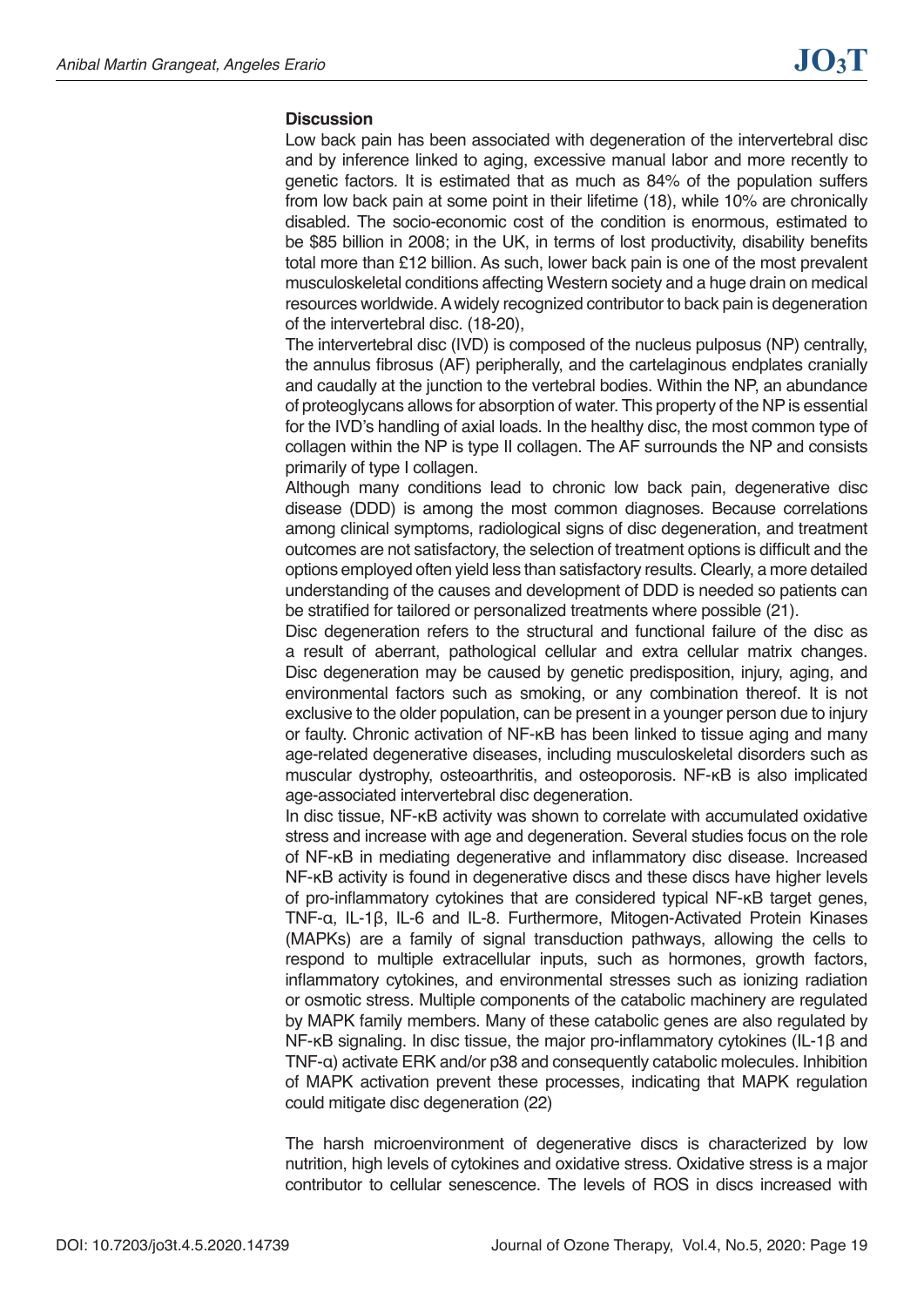IDD advancing. The levels of pro-inflammatory cytokines in degenerative discs increased with IDD progressing too. These cytokines (TNF-a, IL-1a, IL-1b, IL-6, IL-17, and various chemokines) are widely accepted mediators of IDD, which enhance the extra cellular matrix catabolism and inflammation in discs, leading to the structural and functional deterioration of discs. Recently, the effects of cytokines on disc cell senescence have been investigated. TNF-a and IL-1b, are powerful pro-senescence factors in degenerative discs (23).

On the other hand, there is an association between degenerative disc disease and Modic changes.

In a study with 412 persons aged 40 from the general population a strong association with LBP within the past year, particularly for MC type 1. The prevalence of pain within the last year in people with MC was 88% and in people with no pain 12% (24) In another study with patients with sciatica (92% from a lumbar disc herniation) all patients had an MRI in the acute stage and at follow-up 14 months later. At follow-up, 60% of the patients with MC suffered from LBP, whereas in the group without MC only 20% had LBP. The prevalence of MC increased in the 14 months from 25% to 49%. Lumbar pain was more frequent in people with MC type 1 compared to those with type 2, although not statistically significant. (25). The reason why MC type 1 are more painful could be that they reflect an earlier and more active stage of inflammation (26).

Signal changes in the vertebral endplate and vertebral bone marrow are on the other hand closely linked to low back pain. Disc herniation and severe disc degeneration disc are strong risk factor for developing MC (especially type 1). The strong association between MC, severely degenerated discs and previous disc herniation, gives reasons to propose the hypothesis that MC may be caused by mechanical stress. In case of a herniation and severe degeneration the loss of nuclear material may increase the shear forces on the endplates and micro fractures may occur (26). And, as we say before, repeated trauma to intervertebral disks causes release of inflammatory mediators within the nucleus pulposus that then diffuse through the vertebral endplates into the adjacent marrow instigating the inflammatory process (8).

Another patho-genetic reason for the occurrence of MC might be an infection involving low virulent anaerobic bacteria following a breach of the outer annulus fibrous, and an inflammation with a presence of macrophages occurs. This special environment, it might be possible for the anaerobic bacteria to enter the disc through the breach, causing a low virulent and slowly developing infection in the disc. Due to the fact that the disc is an avascular structure, it is an ideal environment for the growth of anaerobic bacteria. The infection may therefore result in local tissue inflammation with edema, and due to production of cytokines known to affect the bone; this is leading to MC type 1 in the vertebral endplates and subchondral bone marrow (26). The identification of Propionibacterium acnes biofilms in intervertebral disc tissue obtained from patients who have undergone microdiscectomy, combined with previous studies demonstrating the success of antibiotic treatment for patients with CLBP (Albert et al., 2013), has led to the suggestion that P. acnes infection of the intervertebral disc may be another important causative factor for the development of DDD (21).

Ozone (O3) gas, discovered in the mid-nineteenth century, is a molecule consisting of three atoms of oxygen. It is one of the most reactive gases and the third most potent oxidant after fluorine and persulfate. Ozone therapy has been used and studied for more than a century for its use as a disinfectant (against the harmful effects of bacteria, viruses, fungi, yeast and protozoa) and for the treatment of diseases (by stimulating the oxygen metabolism and activating the immune system). The first report on ozone therapy and classical applications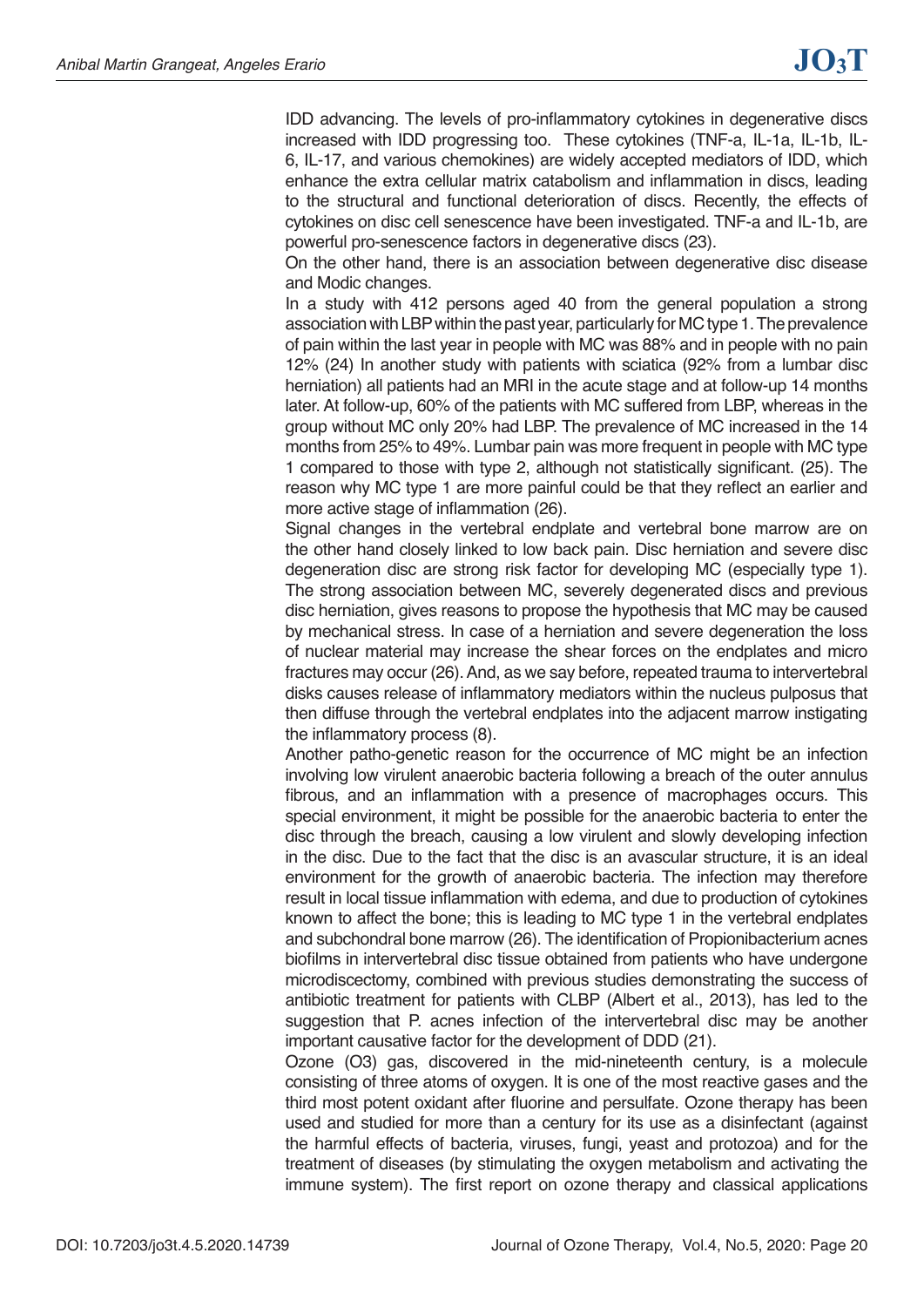of ozone treatment was published by Wolff in 1974. Ozone therapy effects has proven to be consistent, safe and with minimal and preventable side effects when administrated within the appropriate dosage and manner (27). There is extensive description of what ozone is and its biological effects elicited by its messengers, such as reactive oxygen species (ROS) and lipid oxidative products (LOPs), and its therapeutic effects. Ozone immediately reacts as soon as it is dissolved in biological water (physiological saline, plasma, lymph, urine, interstitial fluid). Ozone reacts with both present antioxidants and polyunsaturated fatty acids (PUFAs) (28). O3 can cause this mild oxidative stress because of its ability to dissolve in the aqueous component of plasma. By reacting with polyunsaturated fatty acids (PUFA) and water, O3 creates hydrogen peroxide (H2O2), a reactive oxygen species (ROS). Simultaneously, O3 forms a mixture of lipid ozonation products (LOP). The LOPs created after O3 exposure include lipoperoxyl radicals, hydroperoxides, malonyldialdeyde, isoprostanes, the ozonide and alkenals, and 4-hydroxynonenal (4-HNE). Moderate oxidative stress caused by O3 increases activation of the transcriptional factor mediating nuclear factor-erythroid 2-related factor 2 (Nrf2). Nrf2's domain is responsible for activating the transcription of antioxidant response elements (ARE). Upon induction of ARE transcription, an assortment of antioxidant enzymes gains increased concentration levels in response to the transient oxidative stress of O3. The antioxidants created include, but are not limited to, superoxide dismutase (SOD), glutathione peroxidase (GPx), glutathione S-transferase (GST), catalase (CAT), heme oxygenase-1 (HO-1), NADPHquinone-oxidoreductase (NQO-1), heat shock proteins (HSP), and phase II enzymes of drug metabolism. Many of these enzymes act as free radical scavengers clinically relevant to a wide variety of diseases (17).

On the other hand, ozone has antimicrobial properties. When bacteria are exposed to O3 in vitro, the phospholipids, and lipoproteins that are within the bacterial cell envelope are oxidized. As this occurs, the stability of the bacterial cell envelope is attenuated. Moreover, evidence has demonstrated O3 to interact with fungal cell walls like bacteria. This disrupts the integrity of the cytosolic membrane and infiltrates the microorganisms to oxidize glycoproteins, glycolipids, and block enzymatic function. The combination of these reactions causes inhibition of fungi growth and mortality of bacteria and fungi (17). Ozone has been used for treatment of open wounds, Herpes Zoster and Herpes Simplex, because of its anti-microorganism effectiveness. It's efficient in killing many kinds of microorganisms, such as S. aureus, Streptococci spp, Escherichia coli, Enterococcus faecalis, and P. aeruginosa. Studies also have shown that ozone therapy can disinfect against S. aureus and methicillin resistant Staphylococcus aureus strain in vitro. In vivo studies have suggested that ozone therapy is safe and exhibits antibacterial effects for the treatment of peritonitis. Ozone has shown its efficacy on healing methicillin resistant Staphylococcus aureus skin infections when combined with other drugs (29).

#### **Conclusion**

In our work patients who were treated with ozone therapy according to our treatment proposal showed a substantial improvement on VAS comparing the beginning and the end of the treatment. They show a significant difference in pain, and general condition. However, these results were not reflected on ODI scale.

It´s important to say that changes were not so strong on the MRI but we could notice certain improvements. For example, we could see a decrease in edema around the endplate with Modic changes and better definition at the edges of the endplates after six months of the end of the treatment.

Respect to the results in the ODI scale, this index, as its name implies, evaluates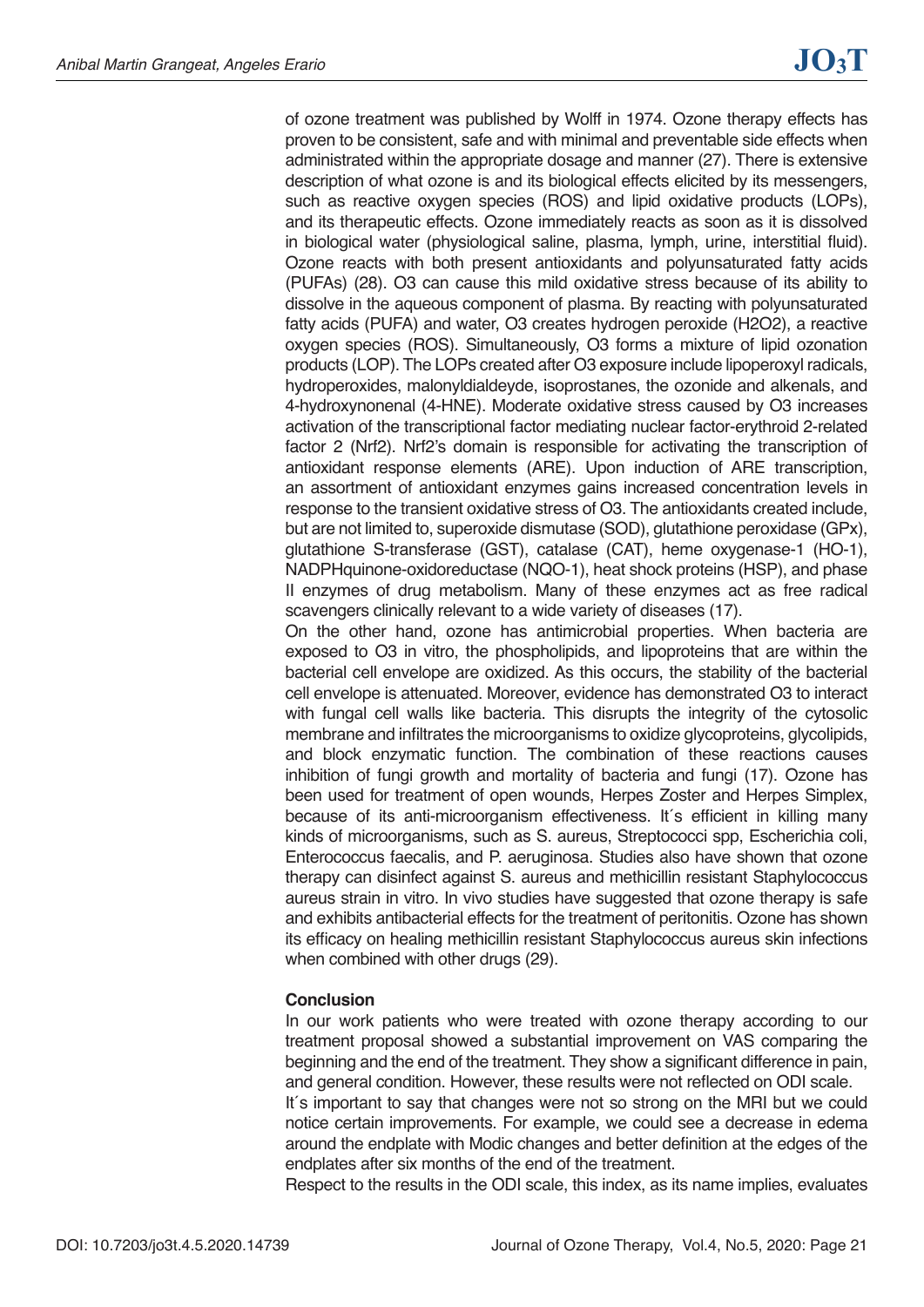disability or deconditioning due to pain. This scale is directly related to the patient's previous sequelae, which are what determine his disability or deconditioning. Pain responds quickly to treatments with ozone therapy, however recovery from deconditioning is subsequent to the remission of pain that we measure with the VAS scale. Moreover, many times this disability does not recover, but patients don´t feel pain. For this reason, we recommend our patients to accompany the ozone therapy treatment with rehabilitation in order to correct these deconditioning.

In conclusion, we think that ozone therapy is the best treatment for degenerative disc disease with Modic changes type 1 because avoids the advance of degenerative disc disease and the inflammatory processes, because decreases the oxidative stress which is one of the triggers of disc degeneration. It decreases the activation of the NFKβ and MAPKs, so mitigates the inflammatory mediators, senescence and apoptosis. And we think that intradiscal ozone kills P. acnes biofilm. All together leads to the clinical improvement of the patients, MCs and of course degenerative disc disease.

## **Bibliography**

1. Yue-Hui Z, Chang-Qing Z, Lei-Sheng J, Xiao-Dong C, Li-Yang D. Modic changes: a systematic review of the literature. Eur Spine J. 2008; 17:1289-1299. 2. Modic MT, Steinberg PM, Ross JS, Masaryk TJ, Carter JR. Degenerative disk disease: assessment of changes in vertebral body marrow with MR imaging. Radiology. 1988; 166:193-199.

3. Michael TM, Jeffrey SR. Lumbar Degenerative Disk Disease. Radiology. 2007 Oct;225(1):43-61.

4. Albert HB, Lambert P, Rollason J, Solgaard J, Worthington T, Bach Mogens, Schack H, Vernallis A, Busch F, Manniche C, Elliott T. Does nuclear tissue infected with bacteria following disc herniations lead to Modic changes in the adjacent vertebrae? Eur Spine J. 2013;22:690-696.

5. Rollason J, McDowell A, Albert HB, Barnard E, Worthington T, Hilton AC, Vernallis A, Patrick S, Elliott T, Lambert P. Genotypic and Antimicrobial Characterisation of Propionibacterium acnes Isolates from Surgically Excised Lumbar Disc Herniations. Biomed Res Int. 2013;2013:1-7.

6. Stirling A, Worthington T, Rafiq M, Lambert PA, Elliott TSJ. Association between sciatica and Propionibacterium acnes. The Lancet. 2001 Jun 23;357:2023-2025.

7. Burke JG, Watson RW, McCormack D, Dowling FE, Walsh MG, Fitzpatrick JM. Intervertebral discs which cause low back pain secrete high levels of proinflammatory mediators. J Bone Joint Surg Br. 2002; 84:196-201.

8. Crock HV. Internal disc disruption: a challenge to disc prolapse fifty years on. Spine. 1986;11(6):650-653.

9. Albert HB, Sorensen JS, Christensen BS, Manniche C. Antibiotic treatment in patients with chronic low back pain and vertebral bone edema (Modic type 1 changes): a double-blind randomized clinical controlled trial of efficacy. Eur Spine J. 2013;22:697–707.

10. Crockett MT, Sean B, van Baarsel KS, Kavanagh C. Modic Type 1 Vertebral Endplate Changes: Injury, Inflammation, or Infection? AJR. 2017;209(1):167-170. 11. Uquhart DM, Zheng Y, Cheng AC, Rosenfeld JV, Chan P, Liew S, Monira S, Cicuttini FM. Could low grade bacterial infection contribute to low back pain? A systematic review. BMC Medl. 2015 Jan 22;13:13.

12. Urquhart DM, Zheng Y, Cheng AC. Can bacterial infection by low virulent organisms be a plausible cause for symptomatic disc degeneration? A systematic review. Spine. 2015;40(10):E587-E592.

13. Shan Z, Zhang X, Li S, Yu T, Liu J, Zhao F. Propionibacterium acnes Incubation in the Discs Can Result in Time-Dependent Modic Changes. A Long-Term Rabbit